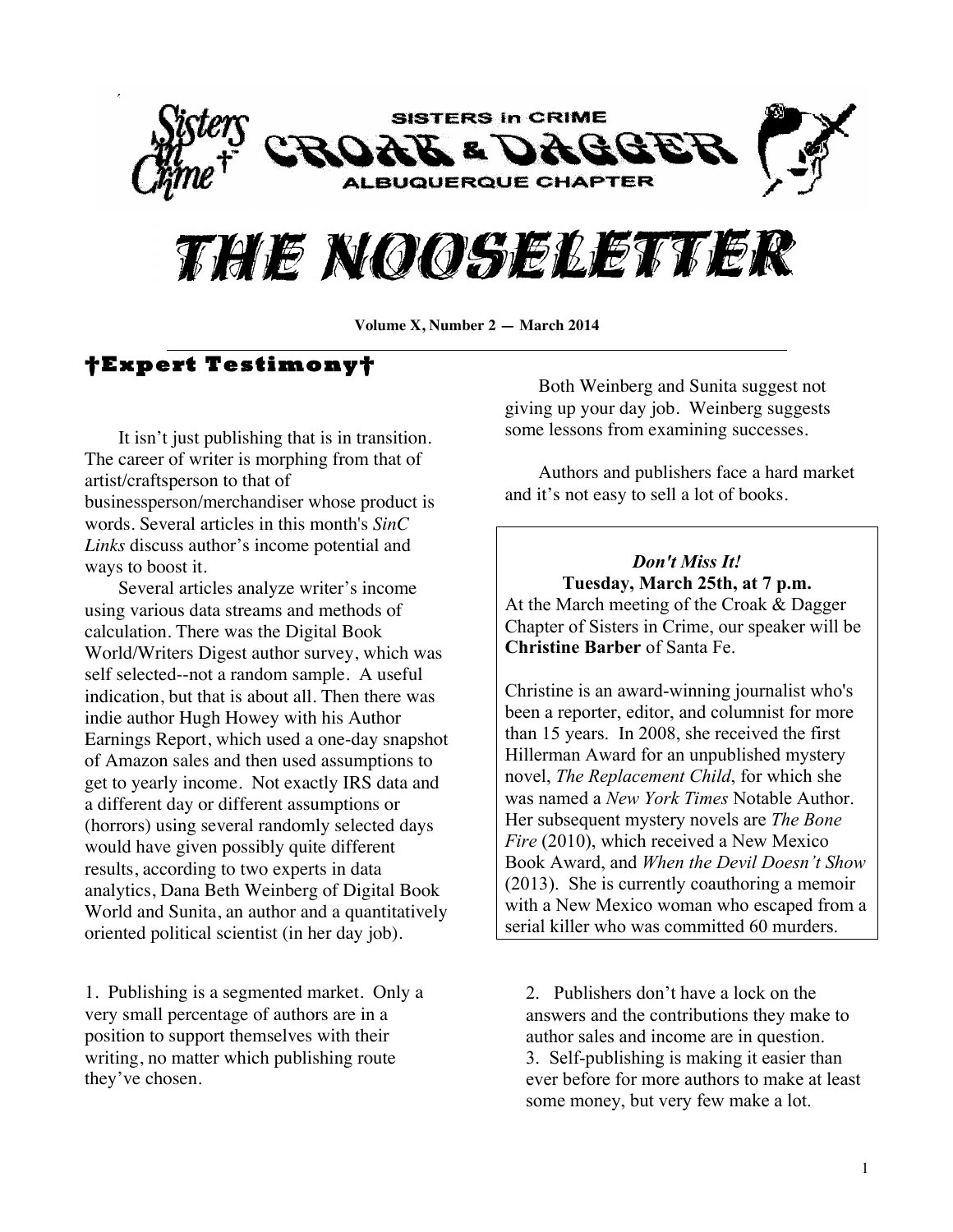Even being well-known or an award winning author with a substantial body of work is not a guarantee of a living wage. Robert McCrum, writing in *The Observer*, interviewed several British authors who are struggling to make ends meet.

So what can a writer do? According to Lee Child, it's having a strong brand. This is important because it has a direct impact of profitability. The Codex Group, which polls thousands of readers to determine their preferences and purchasing behavior, says that consumers are willing to pay a 66 percent premium for a book by a favorite author in ebook format. Child carries a higher percentage of readers with him from book to book than any other best-selling writer. Child emphasized three key factors in Jack Reacher's success- consistency (series is better than stand-alone), authenticity (culling believable, authentic details from a larger pool of merely accurate ones), and uniqueness.

Codex Group suggests two tools for a new author to break through. The first is through price promotion. The second is through community participation on lists such as Goodreads. An author needs a great cover that communicates at thumb scale. The short description is your value proposition and it is extremely important. The third is social interaction. Remind your friends and fans to review your book. Put the Goodreads badge on your website. Build your list of friends with give away contests of 2-4 Advanced Reader

Copies and community participation by reviewing and discussing he works of others.

Welcome to the brave new world of book promotion. --Jan Bray (ohbray@nmia.com)

### *Looking Forward to Our April and May Speakers:*

**April 22nd**--Jen Brown of the Agora Crisis Center at UNM, which provides trained listeners for times when family and friends can't help. Compassionate, non-judgemental, peer counselors help callers figure out options. Support is available by online chat or telephone. Agora has three certified ASIST trainers who can offer suicide intervention training throughout New Mexico. She'll speak about suicides and their symptoms. She'll also answer questions on what other types of crisis calls Agora receives, or what times of year have the highest volumes of calls.

**May 27th**--**Judith Van Gieson** is the author of a children's book, a collection of poetry and short stories, and thirteen mystery novels in two series, including the Neil Hamel mysteries, featuring a female Albuquerque lawyer and sleuth, and the Claire Reynier series, which features an archivist and librarian at the Center for Southwest Research at University of New Mexico. Judith lives in Albuquerque, where she owns and operates the publishing company, ABQ Press.

### **Examining Amazon's Role in Publishing** (from SinC Links, March 2014)

Borders is long gone, Barnes & Noble is on the ropes, and total sales at U.S. bookstores have fallen 22% over the past five years. Is every book lover's nightmare coming true? Is the publishing industry somehow being destroyed by a combination of Amazon, price cutting and a wave of Netflix watching, iPhone gaming and tweeting?

Definitely not, though you might come away with that ridiculously pessimistic view from some recent coverage trashing Amazon's role in the industry. Actually, book sales have risen strongly since

But the true numbers are hard to nail down. Stick with me while we try to tease out the truth from imperfect market research (and I'll be dealing only with the mainstream book market, not textbooks or religious books).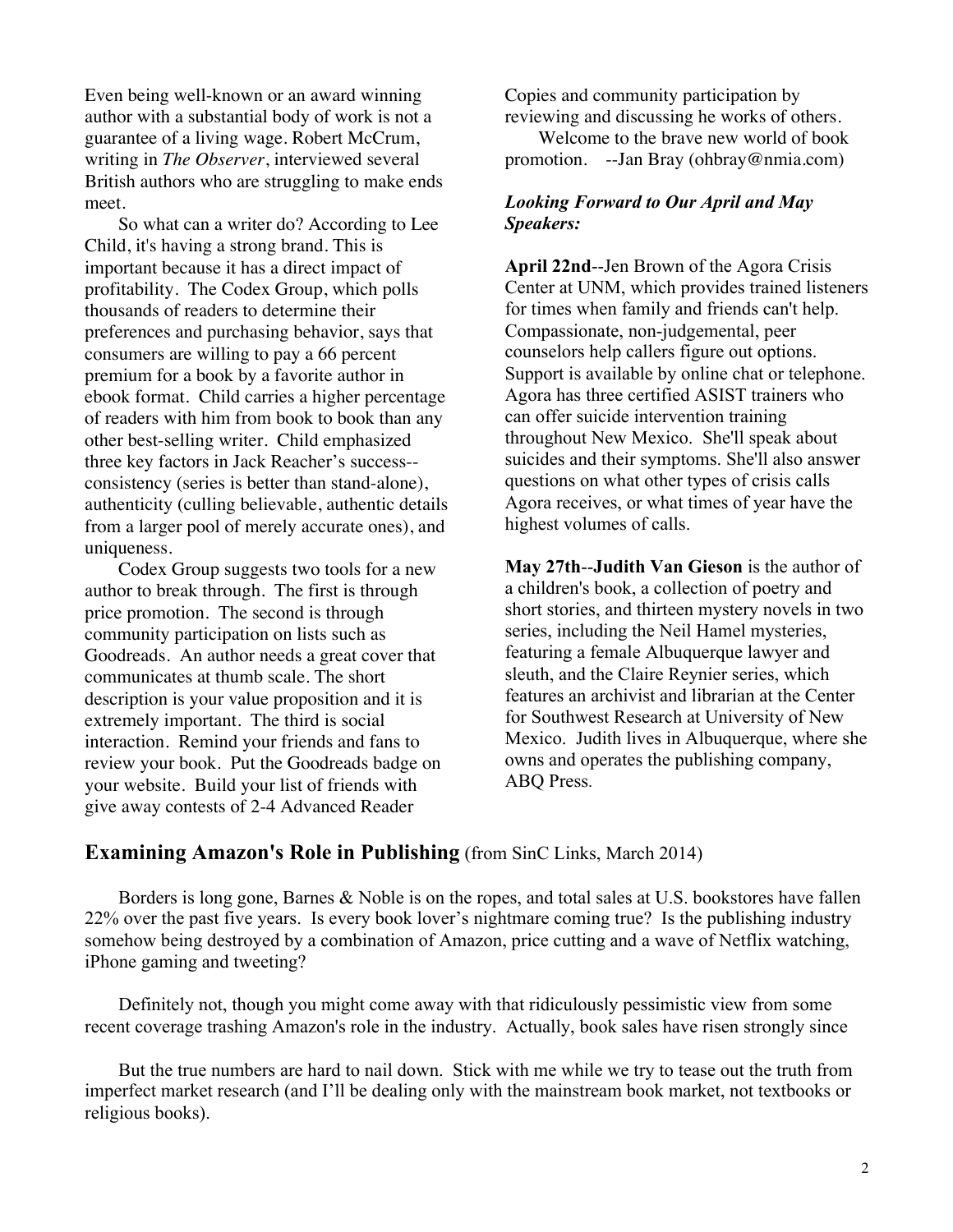First of all, an increasing portion of sales has moved online, both for print books and, obviously, for ebooks, which are only sold that way. Including both online and physical sales, U.S. publishers had revenues of \$15 billion in 2012, the most recently reported annual figure from the Association of American Publishers. That's up 14% from 2008 – not bad. Dig a little deeper and you'll see that, within the total, ebook sales rose from \$68 million to \$3 billion, what's technically known as a gazillion percent increase. Absent ebooks, total print book sales did shrink about 8%.

That's enough right there to disprove the pessimists and ebook critics. It also certainly ought to embarrass the *New Yorker*, which last week published its third--and most off-base yet–profile of Amazon and its impact on the book market. Trotting out many of the same anecdotes Ken Auletta used in his 2010 *New Yorker* article, writer George Packer cites innumerable unnamed agents and publishers who worry Amazon doesn't really care about books as they do. By encouraging low-priced, selfpublished ebooks, in the end, quality literature will be destroyed, Packer and his sources fear.

"These trends point toward what the literary agent called 'the rich getting richer, the poor getting poorer,'" Packer writes. "A few brand names at the top, a mass of unwashed titles down below, the middle hollowed out: The book business in the age of Amazon mirrors the widening inequality of the broader economy."

Overlooked and de-emphasized in these attacks on ebooks are the many ways big publishers have worked hard to destroy literature without Amazon's help. To wit: overpaying huge advances for worthless books written by celebrities. Dumping vast quantities of best sellers in Walmarts and Costcos, where they're sold at half price. Favoring the megachains for decades as they squeezed out the independent stores the publishers now champion against Amazon.

But like the Hollywood studios that resisted the VCR, which later saved them, publishers are being saved by the ebook. Ebooks made up 17% of sales at News Corp's Harper Collins unit over the holidays, up from 14% last year and nothing five years ago. Ebooks hit 33% of sales at Lagardere's Hachette Book Group and 23% at CBS's Simon and Schuster.

Jeff Bezos has been saying for years that Amazon Kindle owners buy more books than they did before they owned the ereader. It makes sense, given that many people read more quickly on an ereader and the device's wireless connection lets customers buy a new ebook as soon as they've finished the last one.

And about all those other distractions on iPhones and iPads and Galaxy Tabs–surely people would be reading far less if they couldn't read ebooks on their devices.

Even the AAP numbers seriously underestimate the contribution of ebooks, because they don't include the fast-growing, self-published ebook phenomenon. Big publishers obviously don't have any sales data on self-publishers and Amazon, Barnes & Noble and other sellers don't disclose aggregate data about self-published sales, so there's little to go on.

The *New York Times* added special ebook sections to its famed best seller lists but ebooks published exclusively by one vendor (cough, Amazon, cough) "will be tracked at a future date." Since Amazon is the reigning king of the self-published ebook, that makes the *Times* lists pretty useless for this exercise.

Checking the Amazon best-seller lists provides an alternate view of reality. Self-publishing star author Hugh Howey recently grabbed a snapshot of the 7,000 best sellers in Amazon's most popular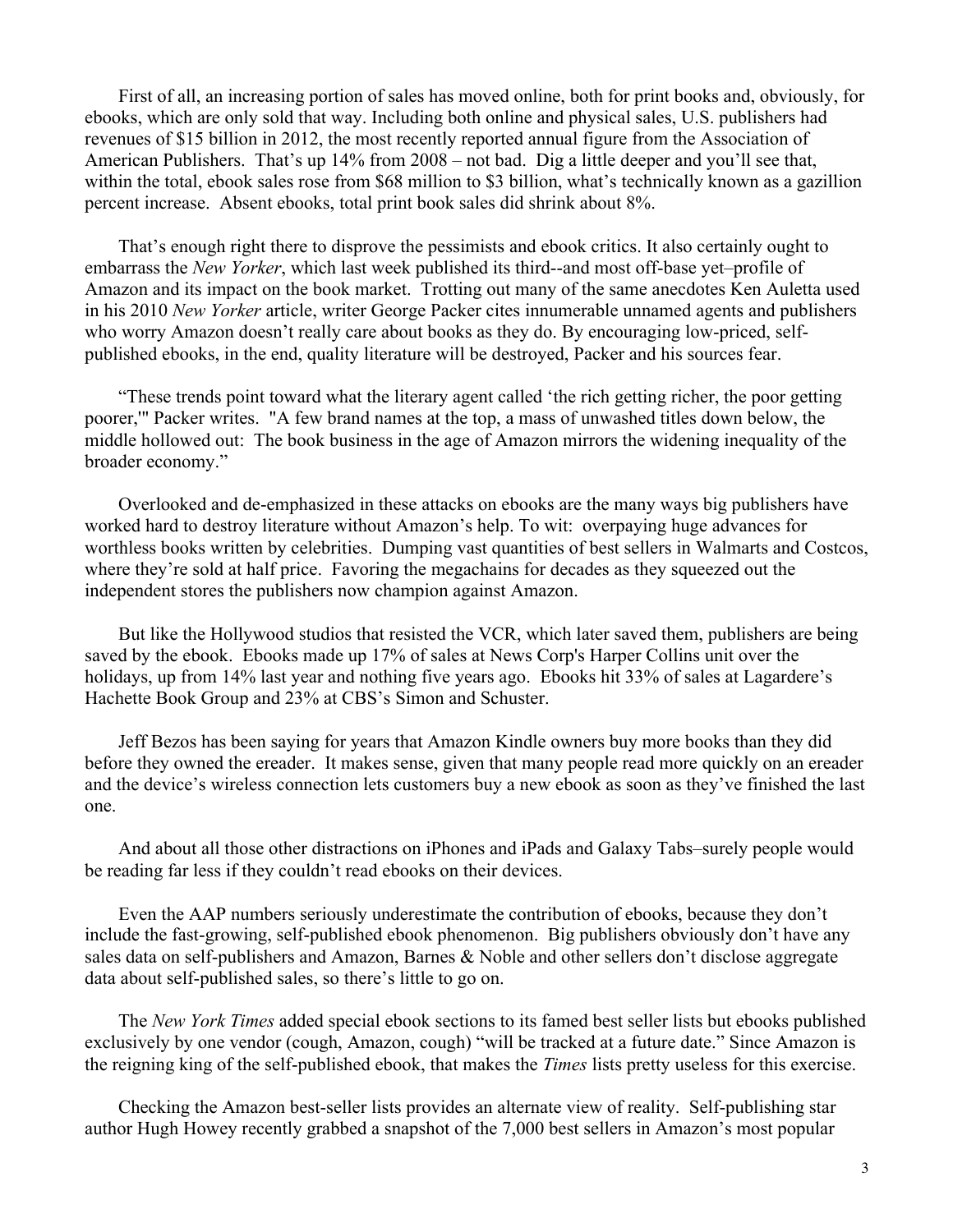fiction genres (mystery/thriller, scifi/fantasy and romance). And his results, for that one particular day, showed 35% of the titles were self-published and another 18% were by a single author with no publisher listed.

Of course, Amazon's Kindle is the most popular ebook format and its self-publishing program is by far the largest of its kind as well, so it's unlikely its best-seller lists provide a complete picture of what's going on in the entire market. But it's still the single largest seller of books in the country, so it can't be dismissed either. Even with considerably smaller self-publishing sales at Barnes & Noble and Kobo, the niche (which, yes, does feature a fair amount of low-quality "literature," as to be expected from amateur authors) is adding substantial sales to the industry's annual total.

Publishers may whine and moan and convince their journalist pals to write attacks on Amazon. But for the reading public, it just keeps getting better.

**\_\_\_\_\_\_\_\_\_\_\_\_\_\_\_\_\_\_\_\_\_\_\_\_\_\_\_\_\_\_\_\_\_\_\_\_\_\_\_\_\_\_\_\_\_\_\_\_\_\_\_\_\_\_\_\_\_\_\_\_\_\_\_\_\_\_\_\_\_\_\_\_\_\_\_\_\_\_\_\_\_\_**

# **OBITUARY: AIMEE SALCEDO THURLO, 1951-2014**

(Editor's Note: Aimee and David Thurlo spoke to a general meeting of C&D in 2008.)

On the morning of February 28, 2014, Aimee passed away peacefully at home after a brief struggle with cancer and related complications. She was attended by her husband of 43 years, David. Aimee was 62 years old.

Aimee, the youngest of two daughters born to Armando and Silvia Salcedo, was born on June 1, 1951, in Havana, Cuba. At the age of 7, Aimee and her older sister Silvia fled the Castro regime with their parents and settled in Miami, Florida. Her mother died soon thereafter. After her father, an electrical engineer, remarried, Aimee became a boarder and student at Ursuline Academy in Arcadia, Missouri. Her quarters were just down the hall from a curtain that separated the young women from a cloistered area. This was an environment that would prove valuable to her future career as a published author.

Aimee entered the University of Albuquerque (now St. Pius X High School) in 1970. After a few months, she moved in with a roommate near the UNM campus, and her friend introduced her to David Thurlo, their next door neighbor. It was love at first sight, and after only a month, Aimee and David were married.

After David completed his degree, Aimee obtained her American citizenship and decided she wanted a career of her own. Aimee was inspired to write. She sat down with legal pad and pencil and began writing a romantic intrigue novel. She soon discovered David, now a teacher at APS, looking over her shoulder. With her permission, he jumped in and began editing her work.

After the book was completed, Aimee sent out a proposal, which was quickly rejected. Sixty rejections later, an offer came from a New York editor and the first book was sold. With David's editorial support, Aimee worked up two new book proposals, and with a track record now, they found a new publisher.

The next book that Aimee wrote and David edited made a national bestseller list. From that moment on, the two partners were never without a book contract. Led by Aimee, who usually wrote the first draft of each new project, the couple discovered that they could write with one voice, and their combined efforts resulted in books characterized by the unique stamp that defined their partnership in life and work.

Aimee was the lead author writing the first two drafts on all those novels where her name appears alone or first on the cover. These are the vast majority of the duo's works over the next thirty years. In addition to many romantic suspense novels, including 36 for Harlequin, the Thurlos have written three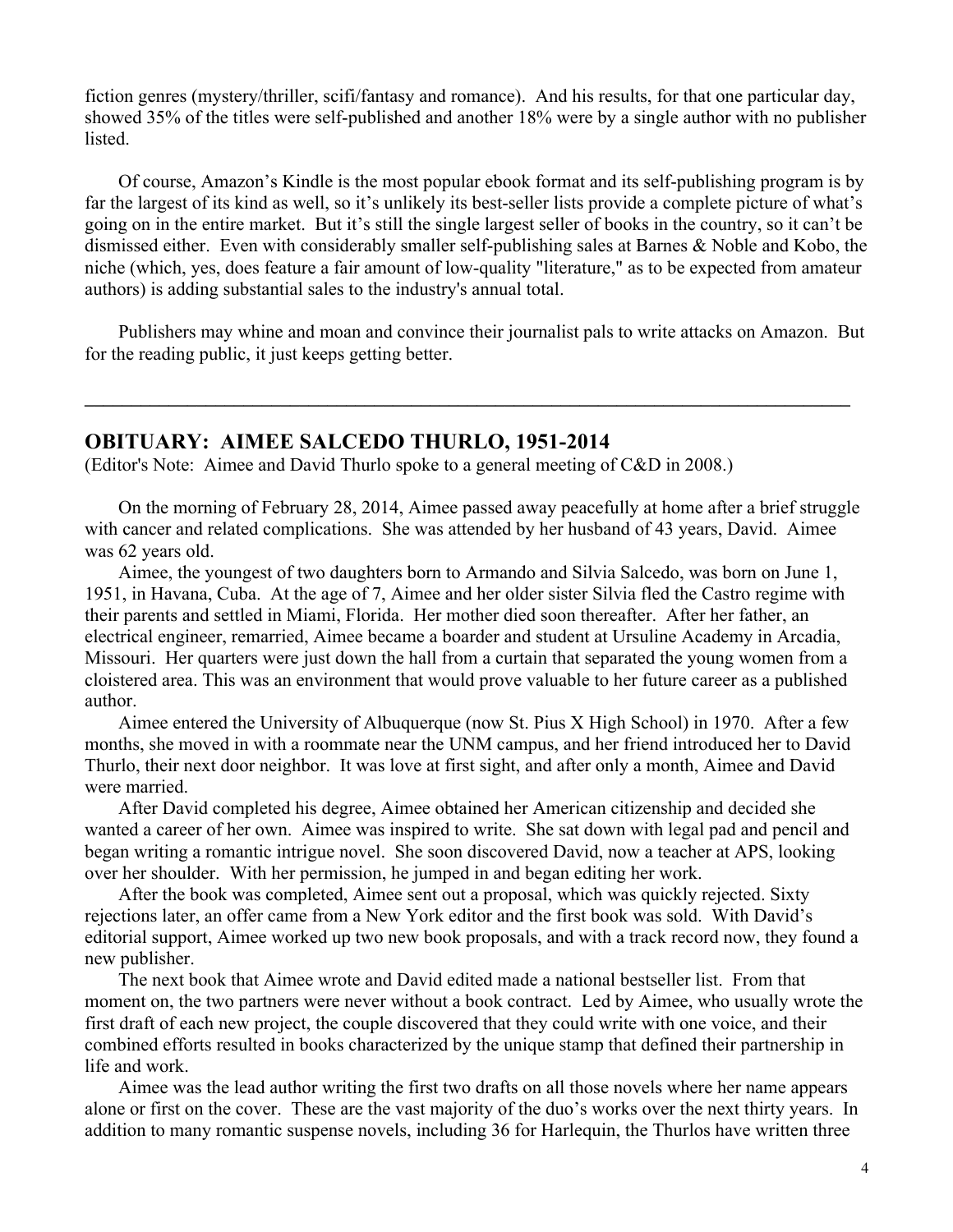successful mystery series, each featuring a very different primary investigator. The 'cozy' Sister Agatha mysteries are solved by an extern nun--which reflects back to Aimee's years as a student and boarder at Ursuline Academy. The Lee Nez series, which David wrote and Aimee edited, featured a partnership between a half-vampire New Mexico state policeman and a Hispanic female FBI agent. Their flagship series of 17 hardcover Ella Clah police procedurals, ending with a November 2013 title, *Ghost Medicine*, was set on the Navajo Reservation where David grew up. Ella Clah is a Special Investigator for the Navajo Police Department. With these novels, the Thurlos were more equal partners, relying on their complementary strengths.

Among Aimee's many accolades are the Romantic Times Career Achievement Award, a Willa Cather Award for Contemporary Fiction, and the New Mexico Book Award for Mystery and Suspense. She and her husband have also made Amazon, Barnes and Noble, and Borders national bestseller lists. Their Lee Nez half-vampire series was optioned by a Hollywood production company as a feature film prospect.

Aimee's dedication and drive were so strong that, even when confined to bed, she and David worked on laptops side by side for over a month until she had to put it aside, rest, and allow her husband to take notes to finish the revisions. Her work will live on, however. Four books already completed will be published in the next two years, including the above, plus *Undercover Warrior* and the second story in the Charlie Henry series, ironically named *Grave Consequences*, which David wrote and Aimee edited.

Aimee's life was not all work. She was an enthusiastic animal lover and, over the years she kept a bull snake, mice, many domestic rats (including two rescues) and two horses, one of them a BLM mustang. Aimee took dressage and hunter jumper training from a Corrales trainer and rode for many years along the ditch banks, bosque, and her own arena. Though she suffered from asthma, she found and raised two American Staffordshire Terriers, Clouseau and Chloe, an injured puppy at the shelter who was about to be put down. Chloe watched over Aimee for thirteen years. Aimee also found a German shepherd-cross puppy living under a tumbleweed near the FAA radar facility, and despite her wheezing, kept the animal. Marcy lived ten more years and was the most loyal dog anyone could imagine. At one time, Aimee owned five dogs, mostly poodles adopted from the Roswell Humane Society, her favorite charity. Just a week prior to her death, her latest rescue, a large standard poodle named Gabriel from South Carolina, succumbed to stomach cancer. Aimee and her office companion were inseparable. The dog was by her side until the day before he died. Her two remaining poodles, Marlowe and Ella, now keep David company.

Aimee was driven by her need to prove her worth and make her contribution to society, but she was very outgoing in public and made easy connections with those she met. She will be missed not only by those who knew her, but by the millions who fell in love with the characters in her books.

Aimee is survived by her beloved husband, David. A private remembrance will be held for close friends and family. For her many friends and readers, condolences and personal comments may be made on Facebook or through the website at www.aimeeanddavidthurlo.com.

 $\mathcal{L}_\mathcal{L} = \{ \mathcal{L}_\mathcal{L} = \{ \mathcal{L}_\mathcal{L} = \{ \mathcal{L}_\mathcal{L} = \{ \mathcal{L}_\mathcal{L} = \{ \mathcal{L}_\mathcal{L} = \{ \mathcal{L}_\mathcal{L} = \{ \mathcal{L}_\mathcal{L} = \{ \mathcal{L}_\mathcal{L} = \{ \mathcal{L}_\mathcal{L} = \{ \mathcal{L}_\mathcal{L} = \{ \mathcal{L}_\mathcal{L} = \{ \mathcal{L}_\mathcal{L} = \{ \mathcal{L}_\mathcal{L} = \{ \mathcal{L}_\mathcal{$ 

# **The Golden Age of TV Mysteries**

In my opinion, this is the Golden Age of Mystery programming on television and CBS is the leader of the pack with eleven shows in this genre. Of those:

*The Mentalist* is the story of Patrick Jane whose powers of observation are such that people think that he can read minds; Patrick

now works for the California Bureau of Investigation.

The newest show is *Intelligence*, concerning a former Delta Force soldier who has a computer chip inserted into his brain, allowing him to be on-line twenty-four/seven and solve crimes while fighting terrorists.

*NCIS* and its spinoff, *NCIS-Los Angeles*, show how US Navy criminal investigators solve crimes and murders within the Navy and Marine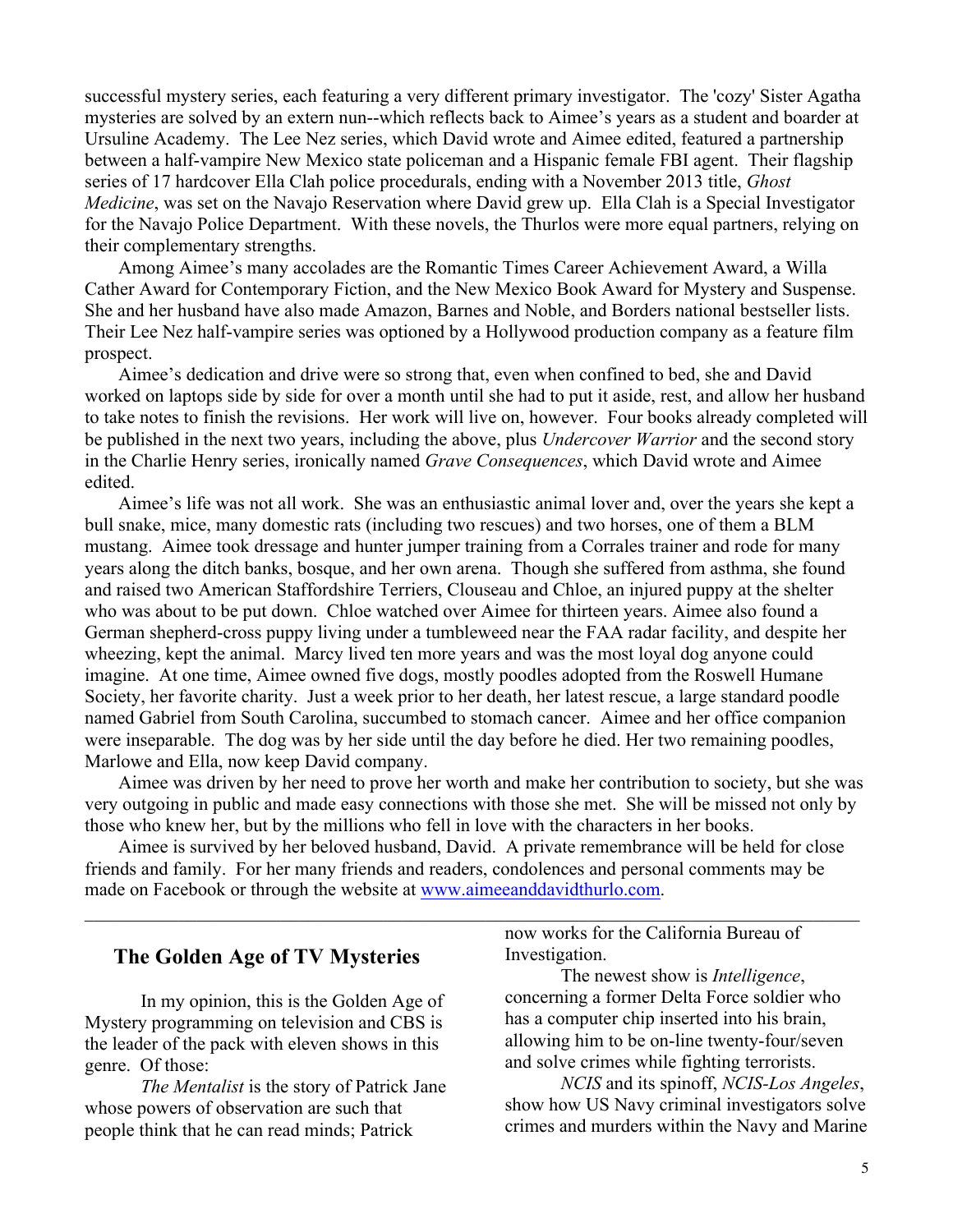Corps, as well as defend the homeland from foreign government threats and terrorists.

*Person of Interest* shows how a private group of volunteers obey a self-aware artificial intelligence computer to keep selected individuals safe from criminals and to fight public corruption.

*Criminal Minds* shows FBI profilers tracking down and bringing serial killers to justice.

*Blue Bloods* is a show featuring multiple generations of cops and lawyers defending the streets of New York against criminals.

*Hawaii-50* is an updated version of the hit show of the sixties.

*Forty-eight Hours* documents the solution to real criminal cases.

PBS has four mystery shows that I watch:

*Death in Paradise* takes place on a fictional island in the British Caribbean and concerns a stiff upper-lipped British police investigator solving crimes.

*Rosemary and Thyme* is a cozy style show in which two women, one a former college horticulture professor and her partner a divorcee who worked for the British police, travel around the countryside solving murders and healing plants.

*Sherlock* is a modernized version of Sherlock Holmes.

*MI-5* is a suspense thriller where that government organization protects England from foreign threats and terrorists.

My wife likes to watch *Bones* on Fox network to see a female forensic anthropologist analyze complete or partial skeletons to solve the murders. This show is also syndicated with rerun episodes appearing on other channels.

She also likes to watch on Fox a show called *Cold Case Files* that depict detectives reopening cases that had not been solved by the original investigators.

I don't watch ABC, NBC or cable, but I know they all have shows that fall into our mystery genres. ABC has *Castle* and *Agents of*  *Shield* (based upon the Marvel comic series of the same name. NBC has *Law and Order Special Victims Unit, Chicago PD,* and *Grimm*. Fox has *Sleepy Hollow* and the *Following*. Cable and satellite channels have has a lot of shows, including reruns of some of classic shows from year past.

I encourage those who watch these network and cable shows to share with us what you're watching. --Fred A. Aiken, FAAiken@aol.com

# **Reviews**

*The Cuckoo's Calling* by Robert Galbraith, Sphere, 2013 (read in the Kindle edition)

The above rather coy tag line is all the original edition of this first-time crime writer's debut novel revealed, but by now everyone knows that the actual author was J.K. Rowling. It must be tough breaking away from what you're most famous for, not just because of high "what's next" expectations, but because people being what they are, their resentment at having something put over on them can lead to skepticism, even contempt—and a not-so-wellconcealed desire to see a successful celebrity fall on her face.

Forget all that, and just take *The Cuckoo's Calling* as the entertaining read it is, with principal characters you really like. The writing is smooth and as professional as you'd expect, and while the plot may not be strikingly original, it's solid, and the usual suspects are interesting too. The murderer revealed at the end was a surprise to me (admittedly, I didn't have a favorite anyway and was willing to just go along for the ride). The London setting is brightly visual as well as aural and almost tactile (yes, it rains a lot).

The protagonist is Cormoran Strike, a struggling private detective (they don't seem to call them PI's in England). He's struggling not only with his lack of money and clients, but with having broken up with his longtime girlfriend and, not incidentally, with being the son of a pop star. People keep saying, "I know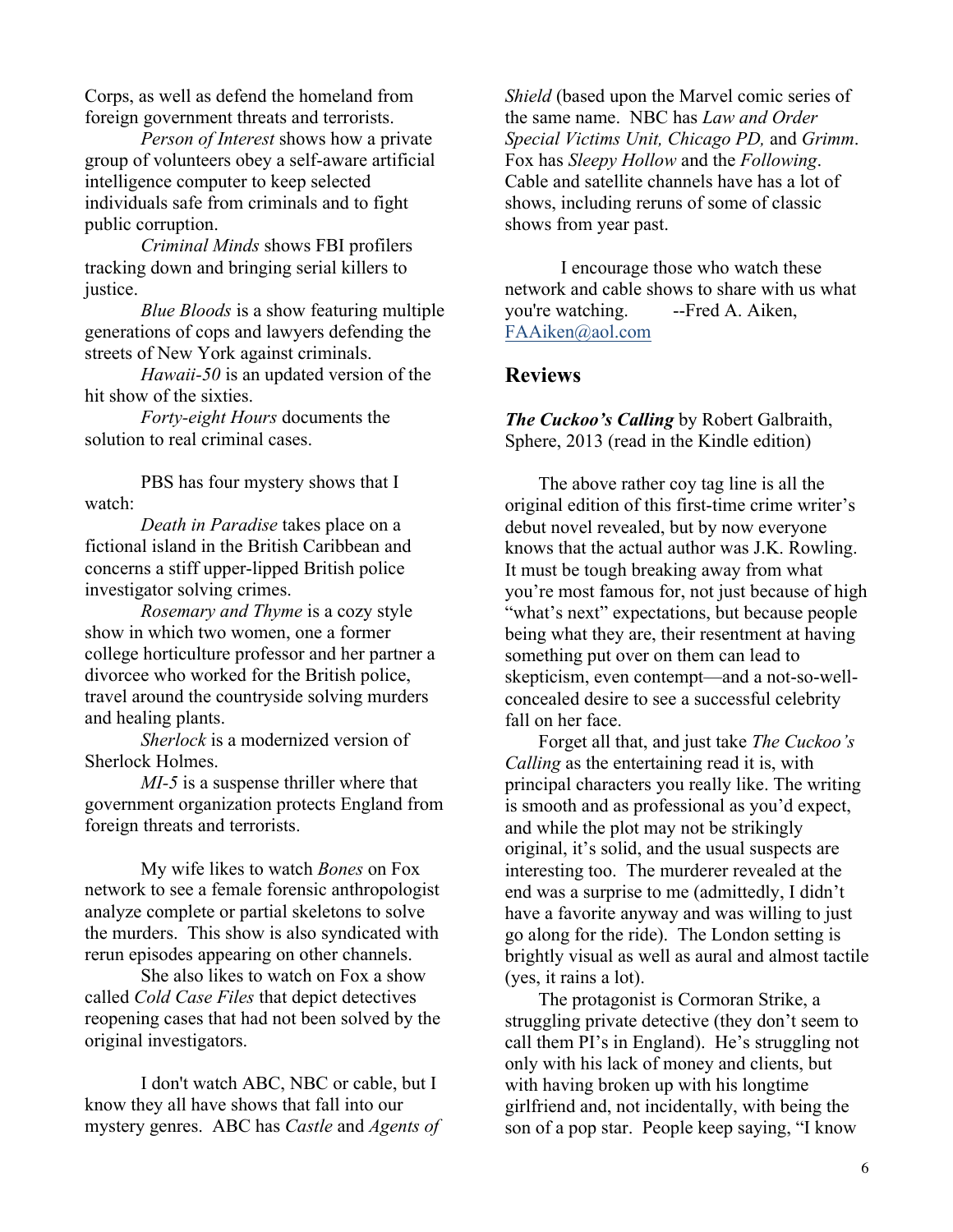you, you're Jonny Rokeby's son." That can get tiresome.

Strike is a big, burly, wounded ex-soldier and couldn't care less what anyone thinks of him. When he starts sleeping in his office because he can't bring himself to tell anyone about the breakup with Charlotte (boo, hiss!) he gets even scruffier.

The second nifty character is Robin Ellacot, a looker and newly engaged as well as new to London. She's star-struck all around, but when she takes a temp job at Strike's office, we learn that she also harbors a not-so-secret desire to be a PI herself.

She's also amazingly resourceful and efficient, and when Strike regretfully informs her that he can't afford her for another week, she offers to work cheap and not tell the temp agency boss that they've gone behind his back. (Come to recall, I got two of my "permanent" jobs starting as a temp; maybe that's why I identify with Robin).

Strike has one client and a host of debtors, but hopes for a turnaround in his deplorable financial situation when John Bristow asks him to investigate the death of his adoptive sister. Bristow is willing to put a considerable sum toward proving that she was murdered and didn't commit suicide.

Since Lula Landry was a super-model and a press magnet, the case was covered extensively, and Strike doesn't see how he can find anything the newshounds might have missed, but he keeps his doubts to himself and takes the retainer.

In the course of his seemingly lackadaisical investigation, Strike interviews a number of Lula's "known associates," most of them not very likeable—except the supposed loser of the lot, Lula's friend Rochelle. The rest are mostly self-obsessed, hypocritical, or just annoying. Rowling's picture of the celebrity culture indicates all-too-personal experience with paparazzi and other nosy parkers.

Although Lula is sometimes referred to as "Cuckoo," the title comes from a Christina Rossetti poem about untimely births and deaths. --Linda Triegel (*ljt23@earthlink.net*)

# **Rob's Random Shots**

### **March Case File Number One**

*Unnatural Habits* (Phryne Fisher No. 19) by Kerry Greenwood, Poisoned Pen Press, 2013, 305 pp, TPB, \$11.94 (Amazon)

Good news! Not only did I find a recent Phryne Fisher mystery, on Kindle but noted above as an actual trade paperback, and it's great! Those of you who know the series and love the character as I do will know it must be a great read when the quotation at the beginning of Chapter One (from a cartoon in *Punch* magazine in 1890) reads as follows:

"Do you believe in clubs for women, Uncle?"

"Yes, but only after every other method of quieting them has failed."

We can laugh ruefully at that now. It's irony. And indicative of how much things have changed from the world of 1890 and the Melbourne of 1929 (yes, the series has moved 10 years from where it began in Volume One).

In this case, Phryne has her hands full. Pretty little golden-haired girls are going missing. Three of them were pregnant, poor girls who'd been virtually enslaved at the church-run Magdalene Laundry. On top of that, ace girl reporter Polly Kettle (yes, that's what they were called then and they were rare birds anywhere, despite Nellie Bly's pioneering work in the 19th century) has gone investigating and disappeared. Having met the missing woman before, Phryne disparages Polly's lack of selfpreservation sense and determines to use all possible resources (including her increasingly able maid, Dot) to go under cover in a convent (!), the laundry, a home for "wayward" girls, and even into a shady "movie producer's" office.

Those of you who know Phryne and this series know that she seldom goes anywhere unarmed, even when she can't carry weapons. Phryne and Dot deal with irascible nuns, a shady lawyer who handles divorces for husbands of "upstart" women, and domineering mothers in law. And that's just in the first few chapters. There's breaking and entering, outrageous impersonations (including Phryne's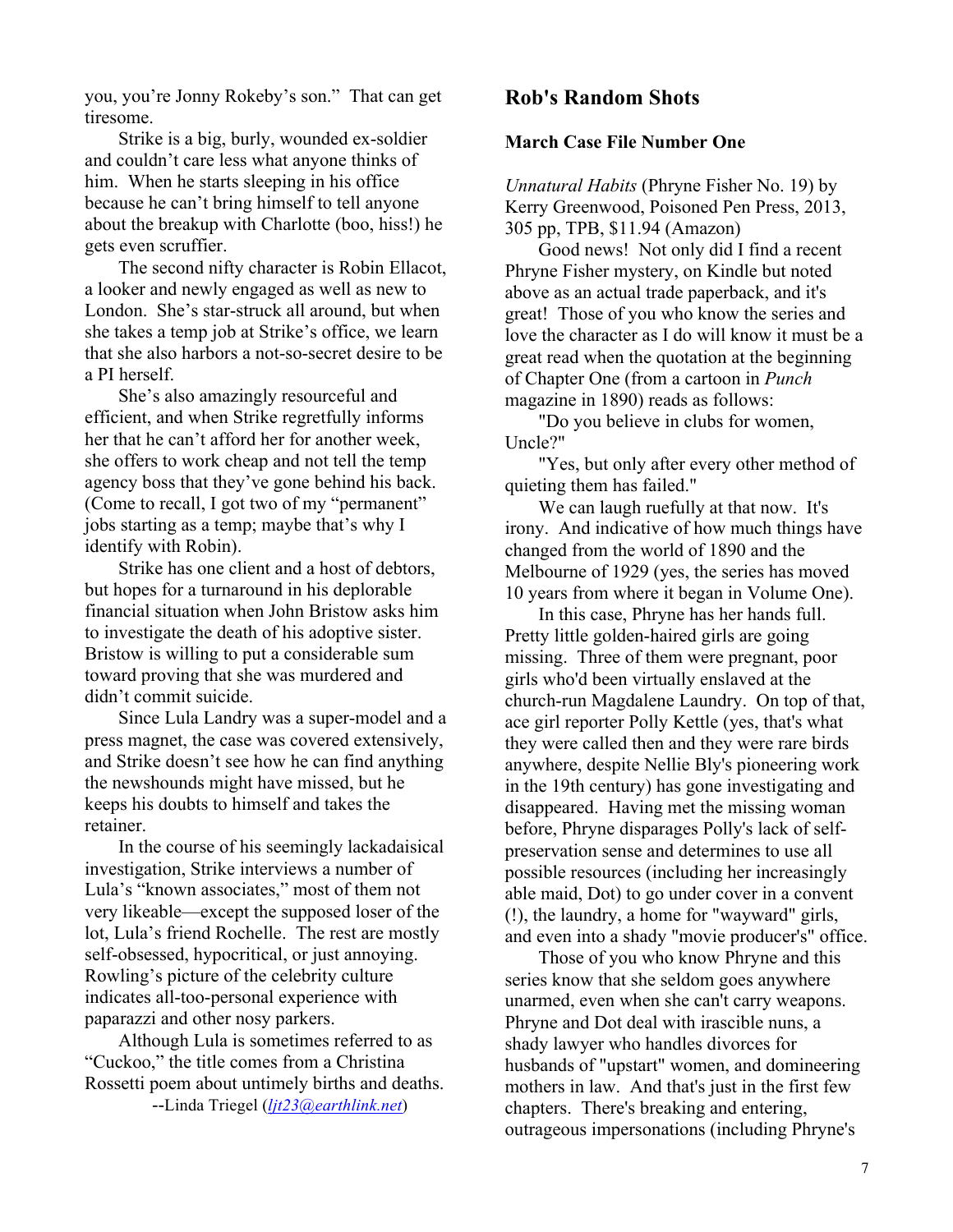willingness to find out if blondes really do have more fun--yes, that advertising slogan dates from this era), and eventually a breakneck race against the tide in which Phryne flings herself unarmed onto a departing white slavery ship without weapons or police back-up.

All your favorite characters are here-- Detective Inspector Jack Robinson, his constable Hugh, Hugh's love interest Dot, Phryne's two wards Jane and Ruth, her boy "adoptee" Tinker, cabbies Bert and Cec, even her friend Dr. Elizabeth MacMillan (Mac) of the Queen Victoria Hospital. As a reassurance to those planning to read this book, no children (including girls) are harmed during the novel, but plenty of women are ill-treated by husbands, mothers-in-law, nuns, and con artists.

This is the first Phryne novel I've reviewed since *Dead Man's Chest* last year, set during a seaside vacation for Phryne's ever-growing household. The mystery and suspense are far more intense in this volume and I highly recommend it. But please consider beginning with the first book, *Cocaine Blues*, to see how this highly unconventional and multitalented sleuth got her start and peopled her home with all those she's rescued or helped along the way. --Rob Kresge, rkresge777@comcast.net and robertkresge.com

*Full disclosure: The reviewer has a Blu-ray DVD of the first season (13 episodes) of Miss Fisher's Murder Mysteries, produced in 2013 for the Australian Broadcasting Company in Melbourne with gorgeous women, beautiful costumes, period locations, and vintage automobiles. The second season is showing in Australia now and the reviewer will be purchasing that season when it's available in May. Responsible mystery readers (who've diligently read this far) may borrow the first season DVDs of this highly addictive series at the March and other Croak & Dagger meetings.*

> Key: PB=Paperback TP=Trade paperback NC=Hardcover

#### **March Case File Number Two**

*The Woman Who Died a Lot: A Thursday Next Novel* by Jasper Fforde, Penguin, 2012, 366 pp, TPB, \$16.00

My other favorite madcap female sleuth is back again, too. I've reviewed the previous six volumes in the Thursday Next alternate reality/"present-day" England, when cloned dodos and mammoths run rampant, the Crimean War is a recent memory (Thursday received a leg wound there as an armored personnel carrier driver in the charge of the Light Armored Brigade), Wales (Fforde's home region) is an independent socialist state, and books and libraries are held in high esteem (the latter employing militant librarians whose fatigues resemble book spines on shelves). Sound crazy? Guess you haven't read this series before. Fforde makes Dr Who and Harry Potter look like "failures to imaginate."

The first major difference in this latest novel is that members of the Chrono Guard (who make sure there's no tampering with the space-time continuum) have been disbanded after multiple trips into the far future and the past turned up no evidence that time travel had ever actually been invented, so there is a process afoot that ex-Guardians begin to receive Letters of Destiny telling them what there futures would have been like if Time Travel had not been found to be impossible. The second major difference is a Universal Supreme Deity has begun smiting various cities with super lightning bolts and time is counting down for Thursday's home town of Swindon to get blasted at the end of the current week. And if that's not enough to contend with, there's an asteroid on its way to Earth and the likelihood of a fatal impact keeps changing on a daily tote board.

Adding to all this chaos is a new invention by previous big business villain the Goliath Corporation (primary agent and Thursday's *bete noir* Jack Schitt returns from previous novels as well) in which real humans can be temporarily replaced by Synthetics--sort of exact replicants who immediately assume all the memories, emotions, and quirks of the original persons. All without the person who's been replaced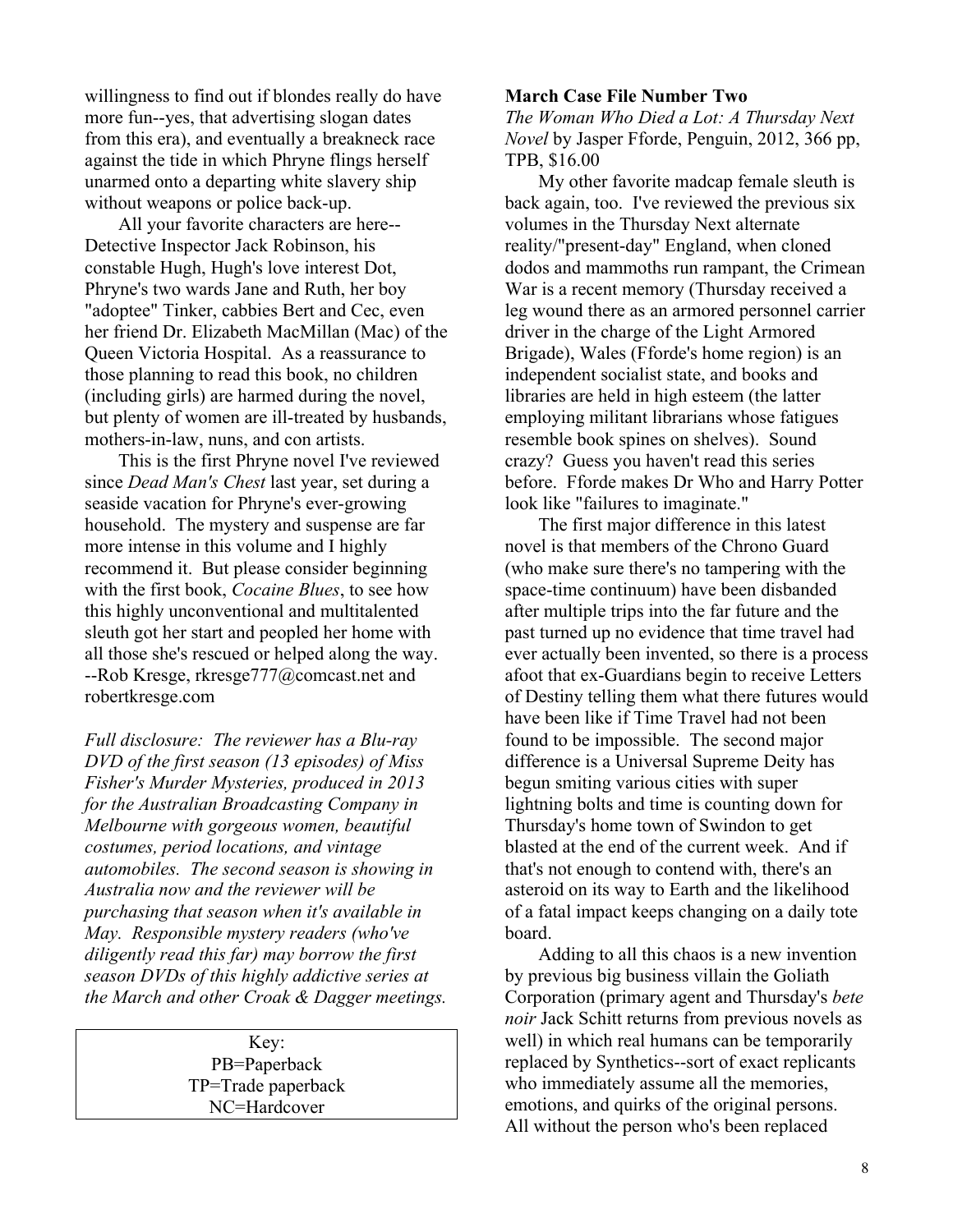being aware of it. Fortunately, the Synthetics can be killed and if the original person's body can be found (usually in an insulated container somewhere nearby), the person resumes his or her normal life. If anything in Fforde's world can be considered normal. The title of this book refers to this happening to our heroine Thursday several times, but also harks back to the fourth volume in the series in which she dies three times, but is still alive at the end. Of course, that's when time travel really worked.

*If none of the above made even the slightest bit of sense to you, I'm very sorry. If you start with volume one, "The Eyre Affair," some of which takes place within the pages of Jane Eyre, you can become just like me, an avid fan of the crazy imagination and world of Jasper Fforde. But don't start with this volume. It's so* 

*powerful, it should be taken only by Fforde addicts. Walk, don't run, to the nearest bookstore or library. Our librarians are, thankfully, not yet armed with automatic weapons.*

*-*--Rob Kresge, rkresge777@comcast.net & www.robertkresge.com

### **Series mysteries:**

*The Angels Will Not Care* by John Straley, Book 5 of the Cecil Younger series. Bantam, 1998 225 pp (HC).

Cecil is a private investigator in Sitka, Alaska, where he has lived for 15 years. His girlfriend of three years, Jane Marie DeAngelo, is a research biologist and CEO of a games company, the day job that funds her research on humpback whales. Their friend Todd lives with them. Todd is not well adapted socially. Cecil's neighbor says, "Todd ain't dumb, he's just smart in his very own way."

Cecil's job prospects wither after he mishandles a hostage situation, but Jane Marie finds him a job with the Great Circle Lines cruise line. Many deaths occur on a specific ship, and cruise director Sonny Walters wants to hire Cecil to investigate the ship's doctor. Cecil, Jane Marie, and Todd all go on the cruise, playing tourist in their home state. On board,

Jane Marie works as a lecturer and games organizer, Todd pursues his photography hobby, and Cecil immediately abuses his bar tab and gets it revoked.

The first death occurs on the very first night. Cecil discovers a travel group onboard that caters to the terminally ill and meets a few of its members. The ship, officers, and crew belong to three different companies, a situation that provides a confusing (and sometimes conflicting) chain of command. Todd and Jane Marie are mostly on their own as Cecil suffers misadventures below decks, pursuing clues to the series of deaths.

When the doctor disappears, the ship's crew sends Cecil and Jane Marie to a small island to search for him. Their overnight adventure includes surviving the attentions of a bear.

The fairly obvious explanation of the deaths is eventually revealed. The cruise lines cloak the whole incident in secrecy, paying off key players to remain silent.

The Cecil Younger series concludes with *Cold Water Burning*. Learn more about the author and his books at www.johnstraley.com —Susan Zates (*smzates@yahoo.com*)

*Murder at the Belmar* by B. C. Stone, the first book of the Kay Francis mystery series, published 2013 by B. C. Stone, 166 pp (TPB).

Hollywood movie star Kay Francis is on vacation in Mazatlán, a city she knows well and loves from numerous previous visits. This story is set in 1937.

Kay is staying at the luxurious Hotel Belmar on Olas Altas in Old Mazatlán. After a dead body is dumped in her hotel room by a pair of thugs, Kay offers to help the local police investigate the crime. The murder victim, wellknown mystery writer Mavis Wembley, was in town for a mystery writers' conference, along with her private secretary, Miss Niffin, and her lawyer, Mr. Tumworth. Other lesser-known writers at the conference are envious of Wembley's fame.

Kay interviews the writers, the secretary and the lawyer. All seem to have a perfect alibi: they attended a performance and a dinner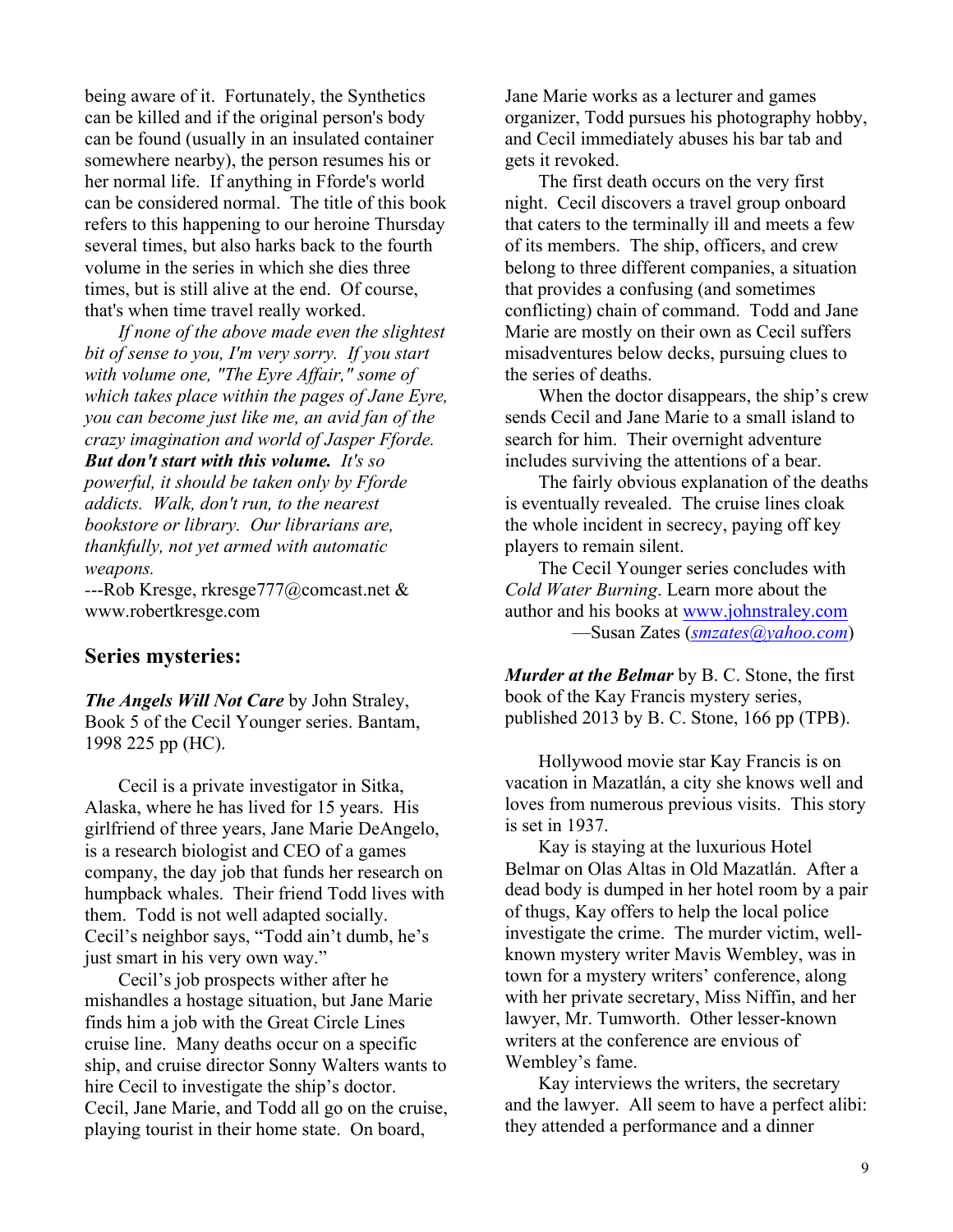together on the night in question. Interviewees are eager to reveal secrets about the others and suggest Kay should investigate elsewhere. Kay balances her time between interviewing possible suspects and exploring Mazatlán for relaxation. Clearly the author shares Kay's love for Mexico and its culture:

Kay's resourceful friend Johnny Caballero hunts for clues back in Hollywood while Kay investigates in Mazatlán. She also calls upon famous friends Somerset Maugham and Errol Flynn for assistance.

The story is accented with period details: Kay consults *Terry's Guide to Mexico*, first published in 1922 (still available today in bookstores); she reads James Cain's *Serenade*, published 1937; and the 1937 autobiography of Errol Flynn, an avid sailor, entitled *Beam Ends*. At first, a reader may be tempted to rewrite awkward sentences. Ironically, when Kay describes Miss Niffin's diary as "a combination of perceptive eloquence and flowery, pretentious excess," the phrase also describes the surrounding prose. Hang on, and be rewarded with gems later.

Once Kay figures out what really happened and why, she gathers all the suspects together for her denouement, much like Hercule Poirot in an Agatha Christie mystery. Indeed, she credits "the little grey cells" that need to work hard to solve the mystery.

Unlike most series, the Kay Francis mystery series goes backward in time. The second book in the series, *Midnight in Valhalla*, is set in 1934 Bayreuth, Germany. When Police Captain Seguro first greets Kay Francis in *Murder at the Belmar*, he refers to her success with the Bayreuth case. The third mystery in the series will be set in 1932 Hollywood.

Follow Albuquerque author B. C. Stone on his blog, www.vagrantmoodwp.wordpress.com. —Susan Zates (*smzates@yahoo.com*

*Death in Vineyard Waters* by Philip R. Craig, Book 2 of his Martha's Vineyard Mystery series. Avon, 2003, 244 pp (PB)

Set on Martha's Vineyard in the 1990s, this was originally published as *The Woman Who* 

*Walked into the Sea*. Protagonist J.W. Jackson is a retired Boston policeman, living year-round on Martha's Vineyard, fishing, clamming or raking quahogs daily. A bullet lodged near his spine caused his retirement from the police force, but he is still well qualified to solve island cases.

Esteemed university professor Dr. Marjorie Summerharp has come to Martha's Vineyard for a few weeks in the summer with a younger colleague, Dr. Ian MacGregor. They plan to finish a joint paper on a newly discovered work by Shakespeare. Before publishing to an academic journal, they must convince themselves beyond any possible doubt of its authenticity–to avoid public humiliation by avid critics. Marjorie has already announced her retirement, so has little concern about her reputation, but she has been a harsh academic critic in her long career and made enemies along the way. Ian has his professional reputation to lose.

Marjorie keeps herself fit by swimming early each morning. One morning, she does not return from her swim. A boat finds her body six hours later. It seems like an accidental drowning. However, J.W. knew the tides would have moved her body far away from where she parked her car if she had simply drowned while swimming. He begins investigating any professional contacts or potential adversaries on the island.

The story abounds with convincing red herrings: Marjorie could have been killed just before she revealed an anomaly in a dissertation and ruined a reputation, or she could have been about to reveal illegal doings at a resort, or several other possibilities. Each of the suspects J.W. interviews has a secret to hide.

A major emotional setback for J.W. is the instant attraction his island ladylove Zee has to MacGregor. J.W. spends a lot of time distracting himself from thoughts of Zee by intensely fishing or researching at the library.

J.W. is fooled by red herrings right up until he and Zee are attacked by the killer during a fierce storm. Together they solve the island crime, but only after surviving a desperate, dangerous pursuit at sea.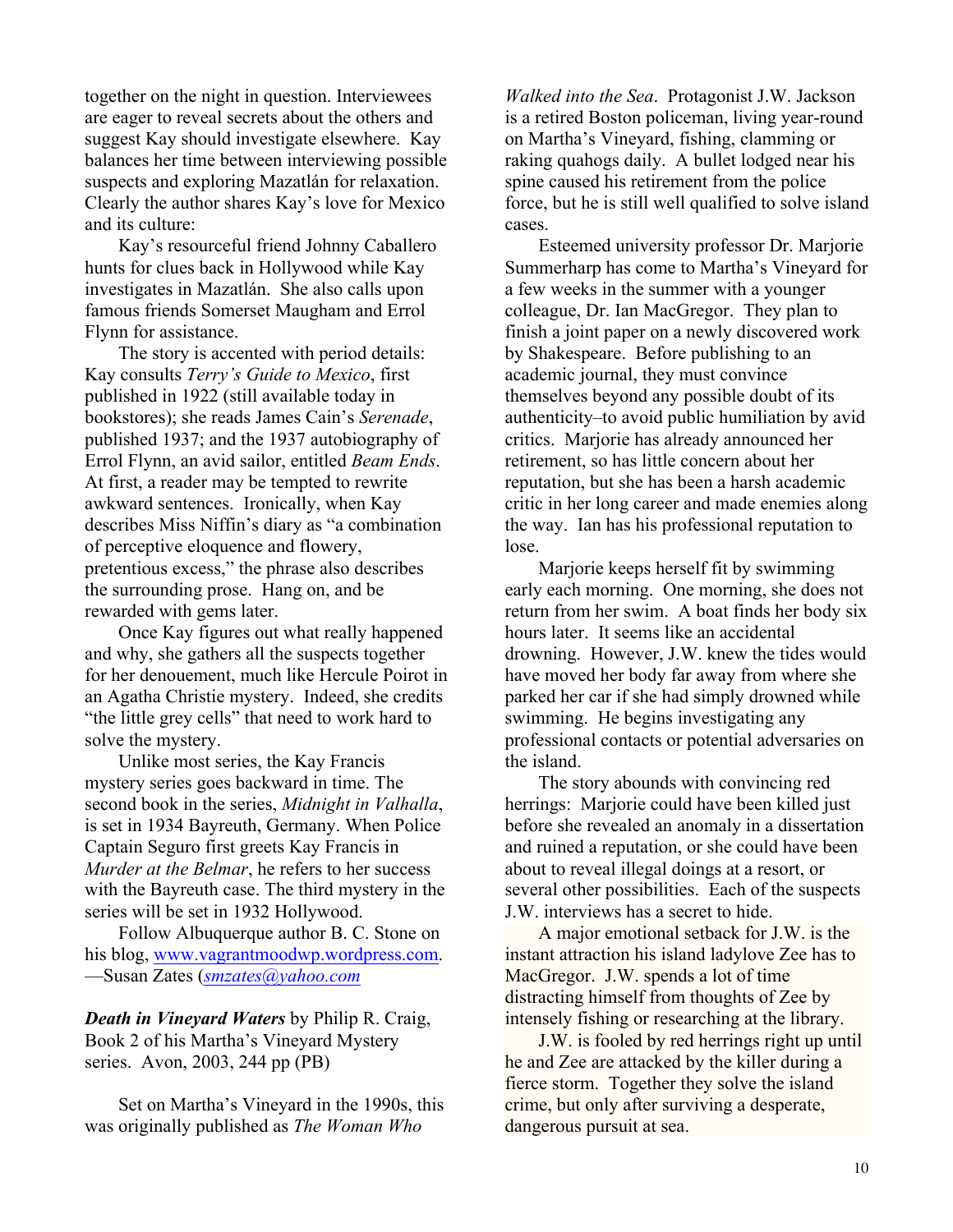Reading about J.W. fishing and/or relaxing with Zee on Martha's Vineyard, attuned to island weather and sea life, is almost like being on vacation. It's a good thing there are 20 more books in the series to enjoy. Next is *Vineyard Deceit* (originally published as *The Double-Minded Men*). --Susan Zates

# (*smzates@yahoo.com*)

(If you like Martha's Vineyard mysteries, try Francine Mathews' Merry Folger Nantucket mysteries as well. --Ed.)

*Holiday Buzz* by Cleo Coyle, Book 12 of her Coffeehouse Mystery series. Berkley Prime Crime, 2012, 370 pages, including recipes (PB).

Clare Cosi co-manages The Village Blend coffeehouse in Manhattan with her ex-husband Matteo Allegro. Matt is the Blend's coffee buyer, traveling around the world for the best beans. Clare lives above the coffeehouse in a beautifully decorated townhouse, courtesy of her ex-mother-in-law and dear friend "Madame" Blanche Dreyfus. Allegro Dubois owns The Village Blend, a family business started by her grandfather.

Familiar characters are back: Clare's boyfriend, Detective Lieutenant Mike Quinn, is on a special task force in Washington D.C., so Clare and Mike only see each other on weekends. Clare's baristas—Tucker "Tuck" Burton, Esther Best, Nancy Kelly, and Dante Silva—contribute their unique personalities to the Blend atmosphere. Franco, a young police detective in a long-distance relationship with Clare's daughter Joy, appears briefly in the story (Joy is on a culinary apprenticeship in France).

In December, the annual Great New York Cookie Swap features exclusive parties to showcase city bakers' finest products and raise funds for charity. Clare attends the parties as the manager of the Swap's coffee service. Clare has a new part-time helper, Moirin "M" Fagan, a young Irishwoman who also works for a baker in the Cookie Swap. Moirin is teaching the Blend crew Irish slang.

The first party of the Great New York Cookie Swap is held at an ice skating rink and features a celebrity hockey player. Moirin and Clare are serving Village Blend coffee. Moirin goes out for a cigarette break and never returns. Clare later finds her murdered body.

Since she knows the victim, Clare expects to be interviewed at length by the police. Instead, arrogant Detective Endicott dismisses Clare, convinced forensic evidence is all that matters. A political appointee, in his spare time Endicott writes crime novels. He's referred to as "Detective DNA" and widely hated.

Clare feels guilty that she didn't search for Moirin when she first went missing, so she begins investigating Moirin's life in hopes of uncovering clues to her killer. With Mike away in D.C., Clare recruits Matt and Madame to help her. Clare tracks down a musician who was very important to Moirin. As always, Clare takes dangerous risks to unmask the killer and survives to see justice done.

The next book in the series is *Billionaire Blend*. —Susan Zates (*smzates@yahoo.com*)

*Murder Pans Out* by Emily Toll, the second book of the Booked for Travel mystery series. A Wheeler Large Print Cozy Mystery, published by arrangement with Berkley Publishing group, 2004, 399 pp, including a crossword puzzle and solution (PB).

Widowed Lynne Montgomery owns and operates a travel agency in the fictitious town of Floritas in San Diego County, California.

For her long-time friend Betsy Danforth and Betsy's fellow schoolteachers at Pettigrew Elementary School, Lynne organized an informal "Highway 49 Revisited" tour of California Gold Rush country. It's the first week after school gets out for the summer. For Lynne, it's perfect: "…a week in a historic natural location with a group of bright and entertaining women, some of whom had been her friends for decades. A grown-up summer camp…."

Lynne and Betsy met as children when their fathers were stationed on Guam. They grew up and went their separate ways, but happily met again when Betsy came to teach at Pettigrew when Lynne's children were enrolled. Betsy did much of the advance prep for the Gold Rush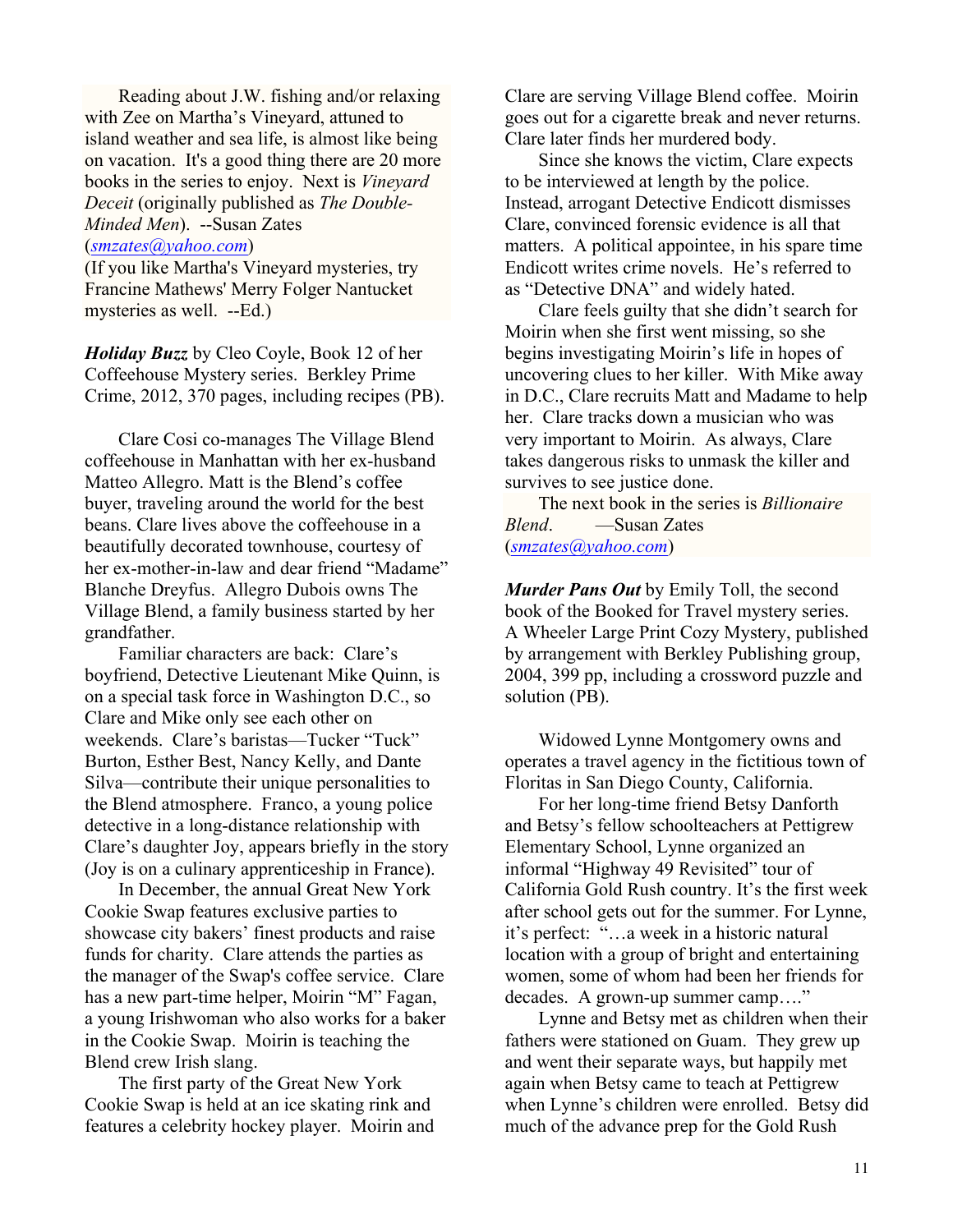trip, including sewing polymer-filled neckbands to keep everyone cool.

Along Highway 99 on the way to gold country, the Booked for Travel van needs repairs. While Lynne and Betsy wait, they browse Ledbetter's Antiques shop. Betsy buys a Victorian fringed lamp like one her grandmother had. The lamp is ugly, very heavy and needs rewiring, but Betsy loves it.

Judith Limone and her daughter Lisa take the more efficient I-5 route to Hwy 49. Judith is the principal of Pettigrew Elementary, and Lisa teaches there, a source of great joy to Judith. They are traveling with Mandy Mosher, one of Judith's former pupils and now a Pettigrew teacher.

Nikki Mason drives up with fellow schoolteachers Marianne and Susi in her SUV. Susi is a fussy 'high-maintenance' woman. She has created a Gold Rush themed crossword puzzle for the group. Marianne is divorced from her husband Mark, and they're fighting over child custody.

Nikki and Marianne love the outdoors, and set up a tent to camp in, while the rest of the group settles in at Murmuring Pines Cabins outside Nevada City. Murmuring Pines is group HQ for the first several days of the tour. Their first night is relaxing and peaceful as they gather around a campfire and toast marshmallows to make s'mores.

"Lynne liked the feel of this group, the sense of camaraderie and good nature and gentle irreverence"—which sums up exactly what I like about Emily Toll's novels.

That first evening campfire at Murmuring Pines is the last truly peaceful moment. Besides hot weather in dry and dusty country, tour members experience food poisoning, the murder of their campground host, malicious and destructive cabin and automobile break-ins and thefts, and a surprise arrest. The teachers are "accustomed to encountering unexpected annoyances and swiftly resolving them," so they go on exploring and enjoying historic locations, unaware they are still in danger. Alternating chapters describe a villain's search for smuggled goods, in fear of ruthless gangsters.

The Gold Rush tour culminates with a

Characters Dinner in the restored 1856 City Hotel in Columbia. Each woman dresses as a Gold Rush character in a period-authentic costume. Although Lynne captures a villain at City Hotel, the group's misadventures are not quite over. Next day they foil a premeditated murder attempt at Moaning Caverns, and finally all mysteries are solved.

Susi's Gold Rush crossword puzzle and its solution are included. The next book in the Booked for Travel mystery series is *Fall into Death*. —Susan Zates (*smzates@yahoo.com*)

*Cliff Hanger* by Philip R. Craig, Charles Scribner's Sons, 1993, 227 pages, HC

This is book four of the Martha's Vineyard mystery series set in the 1990s. The first three books of the series have been set on Martha's Vineyard, but half of this one is set in Durango, Colorado.

J. W. Jackson, retired from Boston PD in his mid-thirties with a bullet near his spine, lives a vacation lifestyle on Martha's Vineyard. Besides fishing, he does handyman work, occasionally works for the police, and takes care of vacation homes for friends.

"Books, beer, fish, and fresh veggies on Martha's Vineyard made a winning combination, one which had made an islander (howbeit a transplanted one) out of me."

For me, a "muy simpatico" facet of J.W. is his fondness for the public library, where he checks out books by the armful. He says: "Libraries are some of my favorite places. They're filled with books and information and give you the good feeling that no matter how much you've read, there's an endless amount of reading material still ahead of you, so you never have to worry about running out. It's a nice certainty in an uncertain world."

I also enjoy J.W.'s occasional understated humor: "I tacked in past a crowd of people on the Edgartown town dock, waved at some waves I received, slid past the yacht club, and fetched my stake with an eggshell landing. I looked around. No one was watching. There are hundreds of observers when I come in too fast or too slow or otherwise screw up my landings,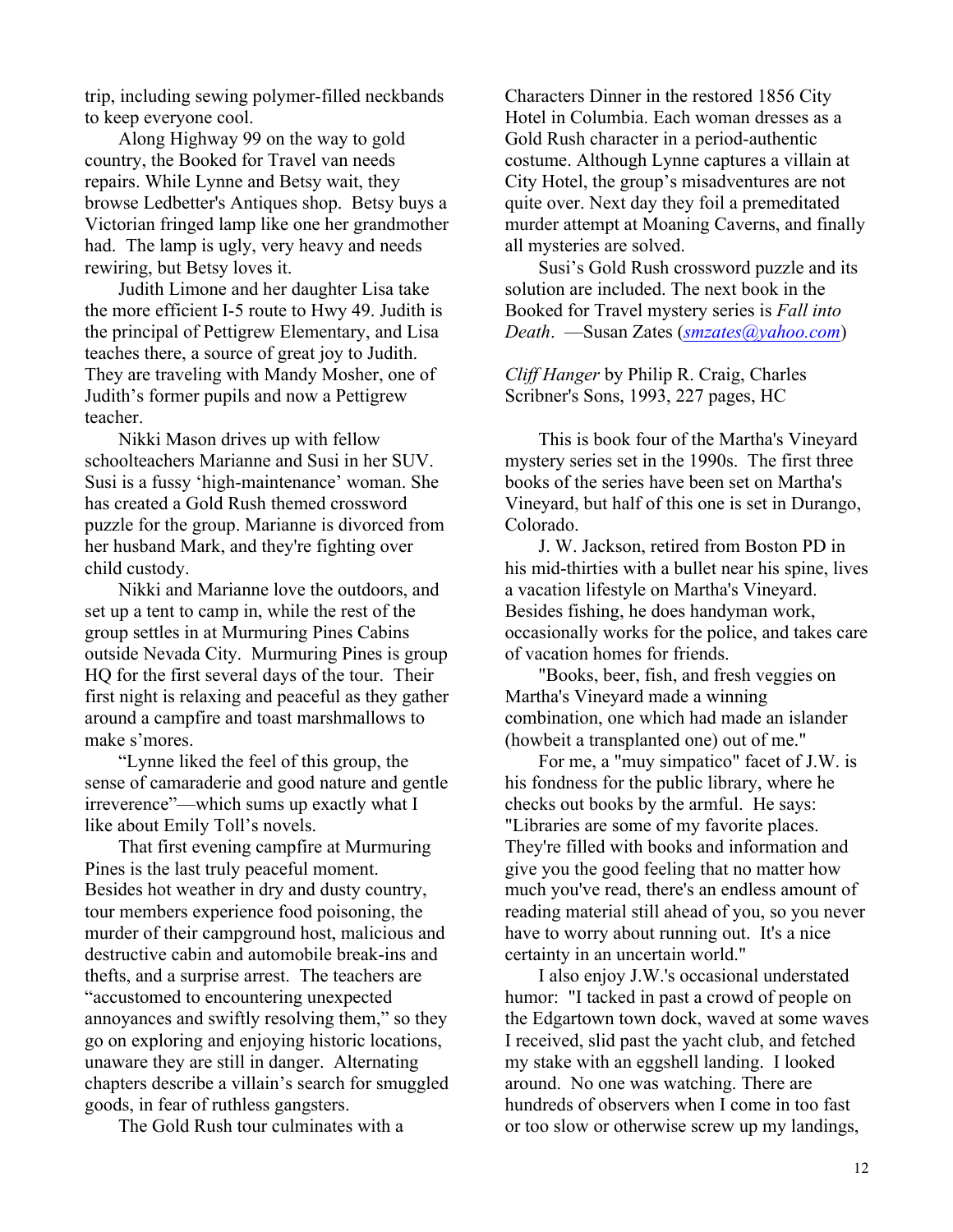but never anyone there to see me do it right. It's a law of the sea."

J.W. takes care of the summer home and boat belonging to a professor in New England, who suddenly and mysteriously becomes the target of a hit man. The hit man is shooting at J.W. to start with, thinking he's the professor, clearly not knowing his target. J.W. goes out west to Durango to warn his friend, after J.W.'s address book is copied by the hit man.

J.W. is impressed by the completely different landscape and climate out West. He is somewhat mesmerized by a strong and resourceful young woman, but also pines for his ladylove, Zee. His future with Zee is completely in doubt. Zee is off to New Hampshire for the summer, to decide if and how she would like to re-invent her life.

Rather than fishing and piloting a boat, J.W. is riding a horse and hiking most days. He tries to let local law enforcement to handle the case, but the killer outsmarts them. J.W. stages a dangerous confrontation in the mountains to keep his friends safe.

Reading this pleasant series is like being on vacation. For the first time in the series, as J.W. cooks his fresh gourmet dishes he gives the quantities of ingredients as a recipe, and he first uses the exclamation "delish" to describe his satisfaction with his home cooking. Both foreshadow Craig's cookbook *Delish!* that contain his recipes from the series. --Susan Zates, smzates@qwest.com

# 2014 MEETING DATES

Tuesday, March 25, 7:00 p.m. Tuesday, April 22, 7:00 p.m. Tuesday, May 27, 7 p.m. **Meetings are free to the public.**

Unless otherwise noted, meetings are held every fourth Tuesday of the month, at 7:00 p.m., at the James Joseph Dwyer Memorial Police Substation, 12700 Montgomery Blvd. NE, one block east of Tramway.

# **†Nooseletter Submissions†**

*Croak & Dagger* friends are encouraged to contribute articles, reviews, and essays on aspects of mystery writing *and* reading for publication consideration. Information on relevant conferences or events is also welcome. Especially let us know if you have published a new book or story, or have an upcoming local author event. (Unbridled enthusiasm for your own mystery book is encouraged here.)

**Length:** Articles should average 500 words, but short items are also welcome.

**Deadlines:** Publication is every other month, starting in January. Submission deadlines are the 15th of the month prior to publication: Feb 15, April 15, June 15, Aug 15, Oct 15, and Dec 15.

**The Living and the Dead:** As a general policy, articles and information should focus on living authors rather than dead ones, but that's not set in concrete shoes. Articles about specific historical development of the crime-mystery writing genre, for example, would be welcome.

**Submissions:** Please submit via e-mail to Rob Kresge at rkresge777@comcast.net, with "Nooseletter" in the subject line.

The *Nooseletter* is distributed to all members electronically.  $-Rob$ 

COPYRIGHT © OF MATERIAL PUBLISHED HEREIN REMAINS THE PROPERTY OF INDIVIDUAL CONTRI-BUTORS. NO PART OF THIS PUBLICATION MAY BE REPRINTED WITHOUT PERMISSION FROM THE AUTHOR(S)

#### **Summary of Findings**

The *Nooseletter* is the internal organ of the Croak & Dagger chapter, Albuquerque, of Sisters in Crime (SinC). Opinions expressed herein are those of the authors and editors.

(If the substation lot is full, there is more parking available just below the substation, accessed via a driveway below the substation on the right.)

Check our Web site, *www.croak-and-dagger.com*, for schedule changes and upcoming programs.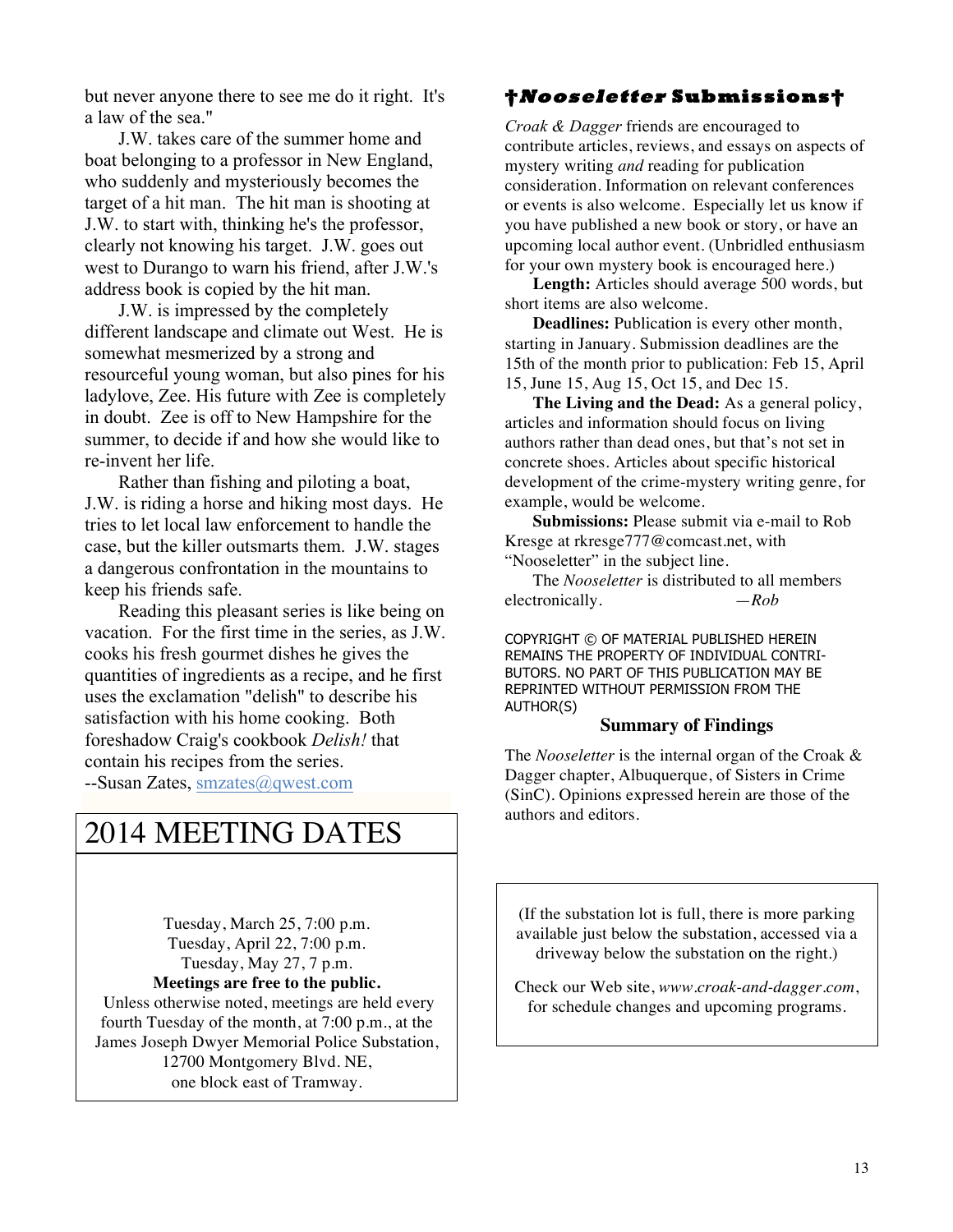*Cliff Hanger* by Philip R. Craig, Charles Scribner's Sons, 1993, 227 pages, HC

This is book four of the Martha's Vineyard mystery series set in the 1990s. The first three books of the series have been set on Martha's Vineyard, but half of this one is set in Durango, Colorado.

J. W. Jackson, retired from Boston PD in his mid-thirties with a bullet near his spine, lives a vacation lifestyle on Martha's Vineyard. Besides fishing, he does handyman work, occasionally works for the police, and takes care of vacation homes for friends.

"Books, beer, fish, and fresh veggies on Martha's Vineyard made a winning combination, one which had made an islander (howbeit a transplanted one) out of me."

For me, a "*muy simpatico*" facet of J.W. is his fondness for the public library, where he checks out books by the armful. He says: "Libraries are some of my favorite places. They're filled with books and information and give you the good feeling that no matter how much you've read, there's an endless amount of reading material still ahead of you, so you never have to worry about running out. It's a nice certainty in an uncertain world."

I also enjoy J.W.'s occasional understated humor: "I tacked in past a crowd of people on the Edgartown town dock, waved at some waves I received, slid past the yacht club, and fetched my stake with an eggshell landing. I looked around. No one was watching. There are hundreds of observers when I come in too fast or too slow or otherwise screw up my landings,

but never anyone there to see me do it right. It's a law of the sea."

J.W. takes care of the summer home and boat belonging to a professor in New England, who suddenly and mysteriously becomes the target of a hit man. The hit man is shooting at J.W. to start with, thinking he's the professor, clearly not knowing his target. J.W. goes out west to Durango to warn his friend, after J.W.'s address book is copied by the hit man.

J.W. is impressed by the completely different landscape and climate out West. He is somewhat mesmerized by a strong and resourceful young woman, but also pines for his ladylove, Zee. His future with Zee is completely in doubt. Zee is off to New Hampshire for the summer, to decide if and how she would like to re-invent her life.

Rather than fishing and piloting a boat, J.W. is riding a horse and hiking most days. He tries to let local law enforcement to handle the case, but the killer outsmarts them. J.W. stages a dangerous confrontation in the mountains to keep his friends safe.

Reading this pleasant series is like being on vacation. For the first time in the series, as J.W. cooks his fresh gourmet dishes he gives the quantities of ingredients as a recipe, and he first uses the exclamation "delish" to describe his satisfaction with his home cooking. Both foreshadow Craig's cookbook *Delish!* that contain his recipes from the series. --Susan Zates, smzates@qwest.com

# **The Tucson Festival of Books – March 15-16, 2014**

#### By Patricia Smith Wood, author of the *Easter Egg Murder*

(You hear a lot about this festival at other book events. Here's a first-person account of what authors and readers can expect. --Ed.)

From the first time I heard about the Tucson Festival of Books, I wanted to attend. When I discovered last summer the date of the 2014 festival, it occurred to me that if I started planning right then, I could probably do it. It would be held on The Mall at the University of Arizona.

Getting there is always the first consideration when deciding to attend a conference or festival. I realized that this event lent itself to the perfect plan: I would prevail upon my long-suffering husband Don to drive me there. It wasn't an outrageous plan. He went to the University of Arizona in Tucson, and three of his grown children and their families live in the Phoenix area. He was enthusiastic about the idea.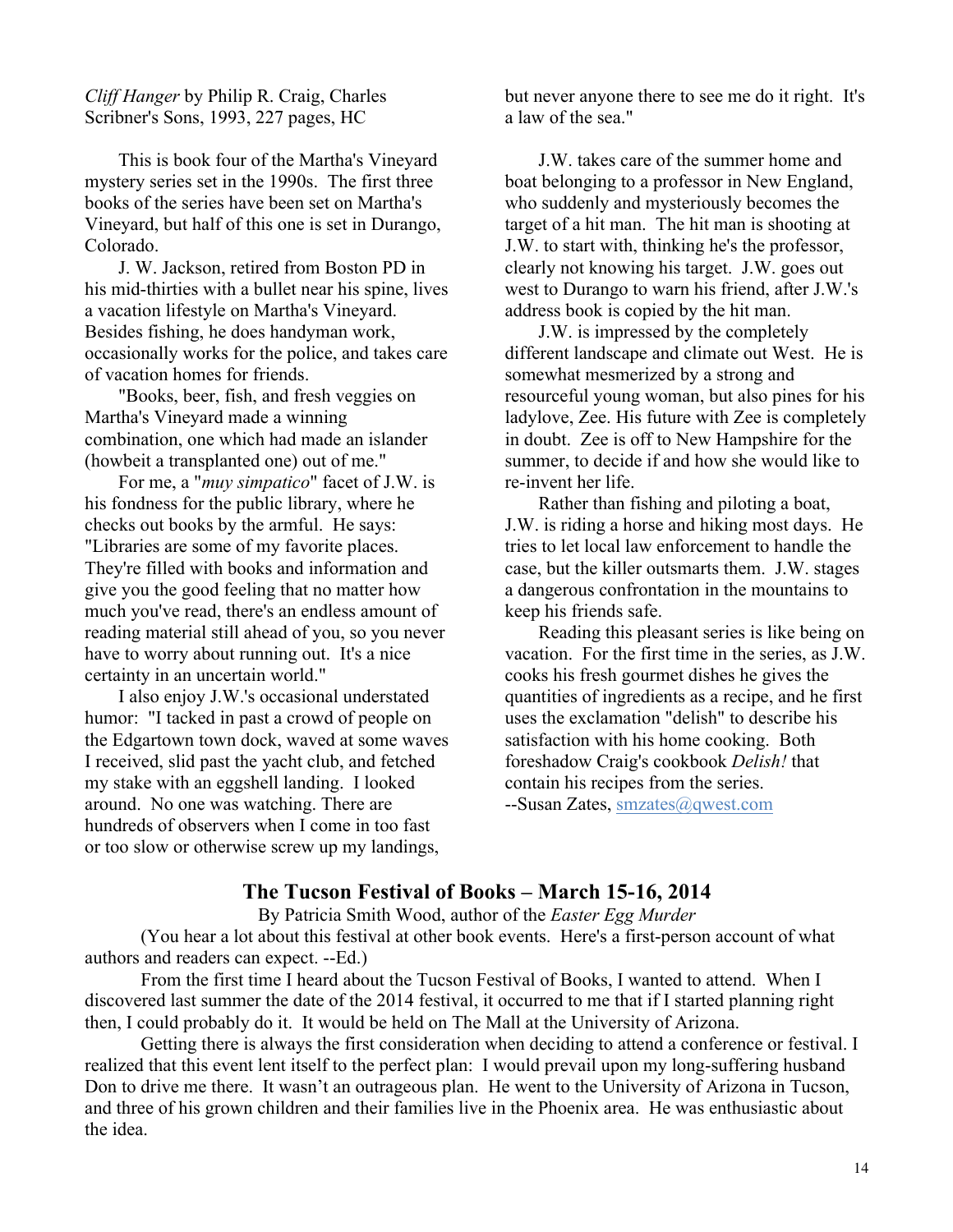One of the early things I learned about the festival is the writing contest prior to the event. I had ample time to enter and become involved. By doing that, I went on their email list and was periodically updated about the various events. I didn't win, nor did I make the top 50 runners up, but I had my foot in the door. I learned that by entering the contest, I was eligible to try for a two-hour signing at one of four Author Pavilions they set up. It would be on a first come, first served basis. They sent an email as soon as the Author Pavilion signup became available. Cost for a spot would be \$35, and had to be paid at the time you signed up. I got my name on the list within the first five minutes it opened. I secured my slot for 11:45 until 1:45 at the East Author Pavilion. There would be space for twelve authors at each two-hour segment at each of the four pavilions.

We couldn't know until we arrived on Saturday morning, March 15, just how huge this event is. The number of tents set up filled the entire mall, three or four rows deep. I'm only guessing, but I think the mall from west end to east is about a mile. A person would need every hour of the two days to see and participate in everything offered.

I'd heard we should be prepared for both warm and cool, rainy weather. The temperature was wonderful, but it did get very windy by noon that day. Within half an hour after my signing started, the wind kicked up and everything had to be secured so it wouldn't blow away. I handed out brochures and bookmarks for *The Easter Egg Murder*. Don collared folks walking by, gave them a bookmark, and suggested they stop and talk to me. The man is an amazing manager!

The crowds were huge. I'm not good at guessing absolute numbers, but I believe it was a couple thousand people (not to mention the dogs accompanying many of those people!) There were more than 400 authors there, and dozens of panels, signings, talks, and other events. Some of the seminars were held in the buildings adjacent to the mall. Fortunately, they provided a newspaper for the event that included a schedule of author appearances and signings.

By 5:00 p.m. we were exhausted, and returned to our hotel. The original plan was to also attend on Sunday, and then depart for Phoenix in the afternoon. But we were both too exhausted after the Friday drive over, the hours on our feet on Saturday, and all the walking needed to get from point A to point B. We opted, instead, to say farewell to Tucson and the Festival of Books, and headed out of town at 10 a.m. on Sunday.

It was a wonderful experience and pretty overwhelming. If I were even five years younger, I would make it a point to do it again. But at this stage, I think I'll opt for the conventional writers conferences. They are less stressful on the old body!

### **Author Appearances and/or Signings March-April-May**

March 28th--*NY Times* bestselling author **Anne Hillerman**, author of the NY Times bestselling *Spider Woman's Daughter*, will appear with award-winning New Mexico author **Don Bullis** at the monthly meeting the Albuquerque Book Co-op at Golden Corral on San Mateo in a separate dining room on March 28th from 11:00-1:00 to speak on "Book Signings--the Good, the Bad, and the Ugly. You do not have to be a member to attend, but attendees are urged come at 11:00 and have lunch before the meeting gets underway at 11:30.

May 15th--*NY Times* bestselling author **Craig Johnson** (the Longmire series and television show) will speak and sign copies of his new book *Any Other Name* at the Kimo Theater on Central Avenue from 6 to 7:30. Copies of the novel will be available for purchase at the event, courtesy of Bookworks. Tickets to the event will be available at the box office. **Plan to arrive early. If you are concerned about the neighborhood, consider carpooling. Male members of C&D will be available after the signing to walk C&D members to their cars.**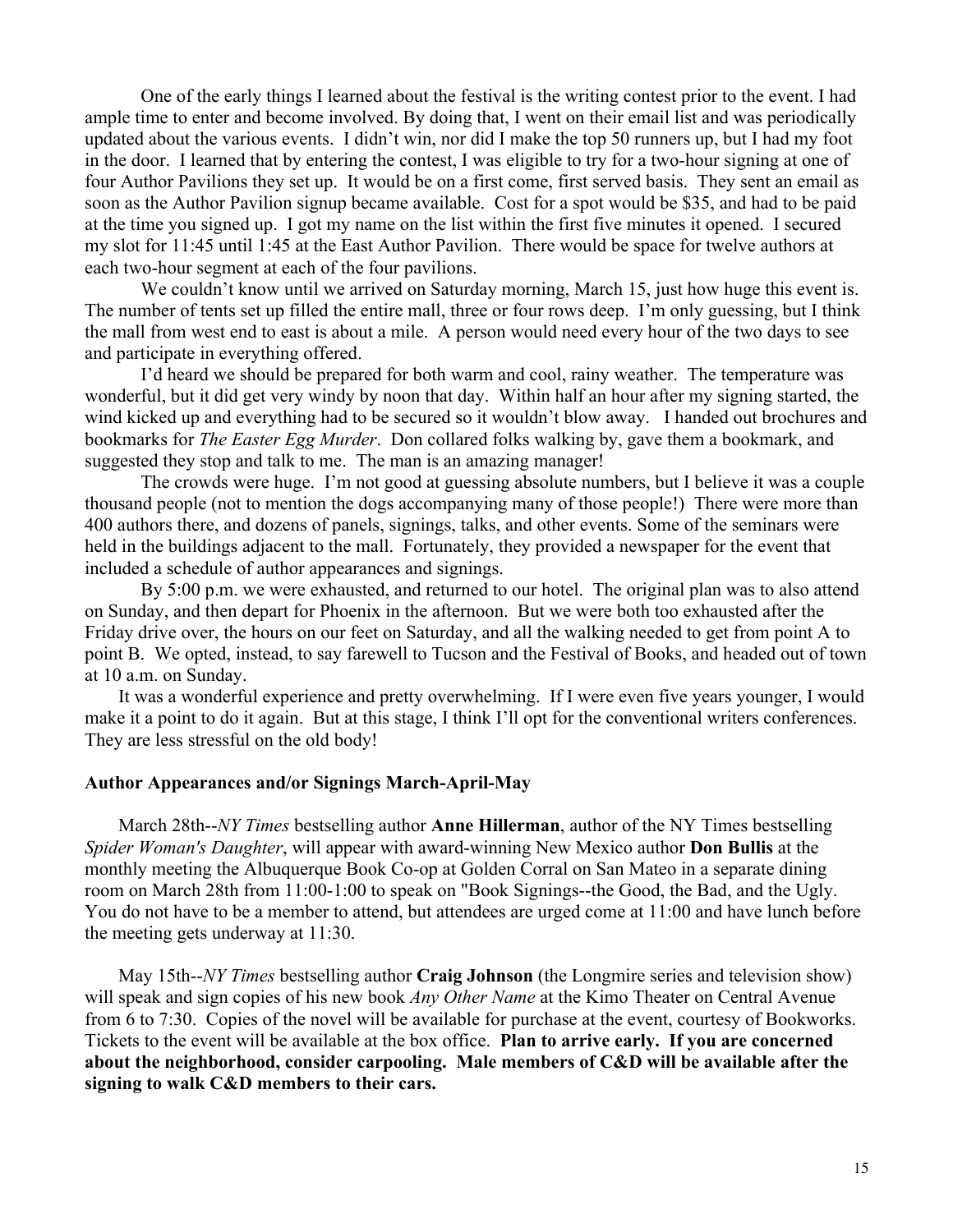Local author **Rob Kresge** (*Saving Lincoln* and four novels in the Warbonnet series, including 2014's *Warrior Hearts*) will be appearing at the following events and times:

--Larry Ahrens' *Morning Brew* program (Comcast channel 22) on April 8th at 7:32, 8:32, and 9:32 a.m. --Bookworks on Rio Grande Blvd. on April 11th at 7 p.m.

--Collected Works, 202 Galisteo St. in Santa Fe on May 13th from 6-7:30 p.m. in a combined appearance with New Mexico thriller author **Joseph Badal** (*Ultimate Betrayal* and many other novels)

ABQ mystery author and publisher (ABQ Press) **Judith Van Gieson** and Rob will appear at: --The Octavia Fellin Public Library on 1st Street and West Hill Avenue in Gallup on April 12th from 11 a.m. to 4 p.m.

--The annual Moriarty Literacy Event on April 19th at 9:00 a.m.



\$20/year brings mystery to your life! The Albuquerque Croak & Dagger chapter welcomes mystery fans who want to enjoy felonious fun, absolutely criminal companionship, and sensational speakers.

Benefits of membership in the Croak & Dagger chapter include a subscription to our *Nooseletter*, close contact with local mystery writers, and fun events with other mystery fans.

You do *not* have to be a member of the national organization to join us. Come hear our next program speaker and meet the gang. We promise to bring mayhem and murder into your life. **Contact our membership chair, at** *contact@croak-and-dagger.com*.

# **Summary of the Board Meeting Minutes of Sisters in Crime Croak and Dagger Chapter, Albuquerque, NM, March 17, 2014**

Board members present: President Jan Bray, Vice President Joan Saberhagen, Secretary Olin Bray, Treasurer Fred Aiken, Program Chair Rita Herther, *Nooseletter* Editor Rob Kresge, Web Master Susan Zates

President Jan Bray called the meeting to order at 7:15. Minutes from the January 20 meeting were approved.

The Treasurer reported that as of March 17, our checking account balance was \$2,729.25. Our paid up membership is now 43. Olin Bray was reimbursed for \$109.04 for the bookmarks.

The next three programs (March, April, and May) will be Christine Barber (her first book won a Hillerman award), Jen Brown of the Agora Crisis Center, and Judith Van Gieson, mystery author and publisher.

Announcements: None

Old business: Rob is still looking into a possible event at a shooting range. If that can be arranged, we will try to tie in a speaker (possibly from the FBI) that month on firearms.

New business: The Albuquerque Little Theater will be doing *Anatomy of a Murder* Jan 23--Feb 8, 2014, so we will plan a dinner and play some time during that period since people seemed to enjoy the few mystery plays we've attended there.

Fred is looking into a possible wine tasting event probably at Total Wines just south of Coronado. Since there are several mystery series set in various wine areas, the *Nooseletter* will have reviews of a